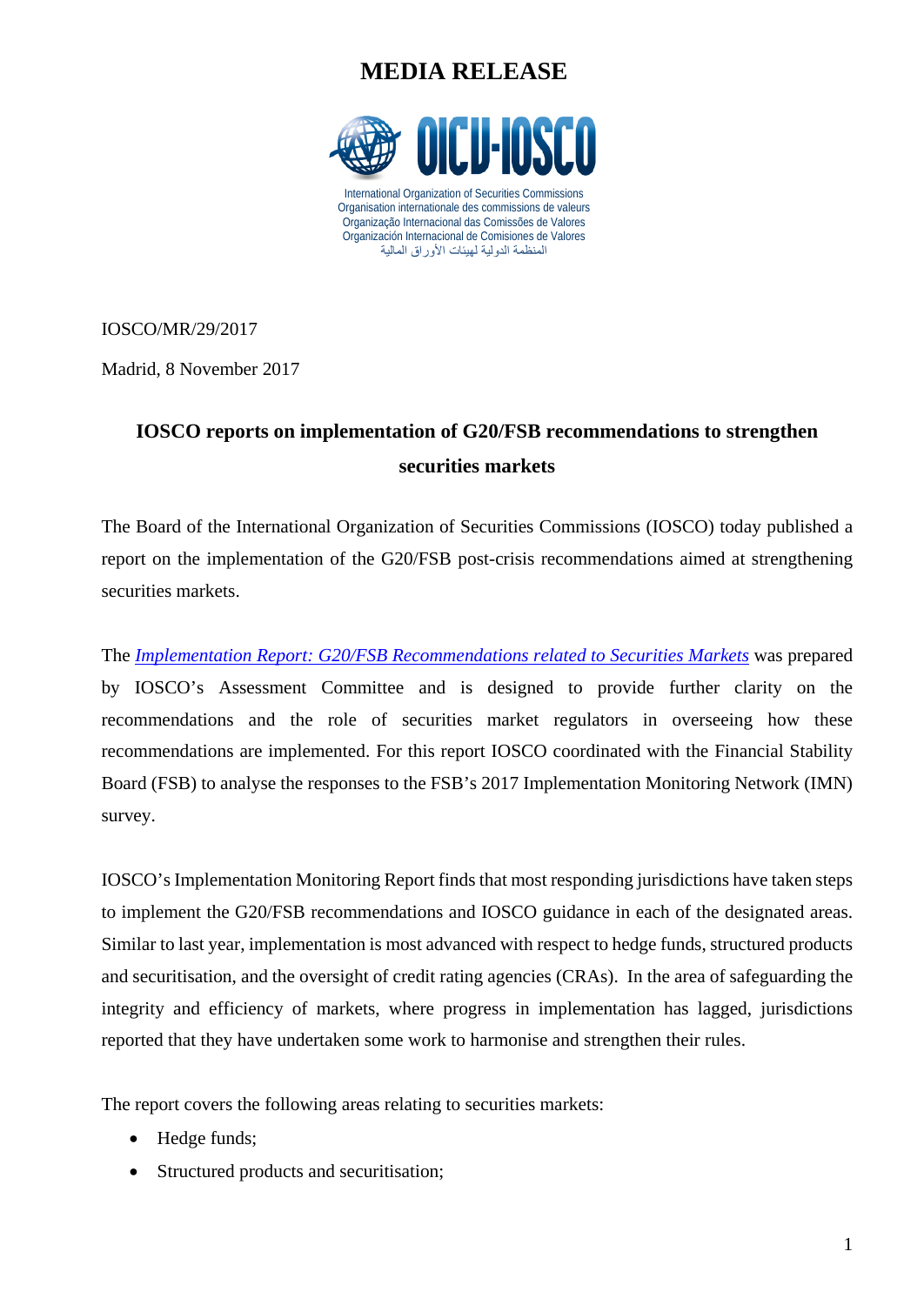- Oversight of CRAs;
- Measures to safeguard the integrity and efficiency of markets; and
- Commodity derivative markets.

Since 2010, the FSB has conducted an annual IMN survey on implementation of agreed G20/FSB recommendations. On 3 July 2017, the FSB published *[Implementation and Effects of the G20](http://www.fsb.org/2017/07/implementation-and-effects-of-the-g20-financial-regulatory-reforms-third-annual-report/)  [Financial Regulatory Reforms](http://www.fsb.org/2017/07/implementation-and-effects-of-the-g20-financial-regulatory-reforms-third-annual-report/)*, which reported on the high-level summary of jurisdictions' implementation status to the G20 Leaders' Summit in Hamburg. On 3 November, the FSB published *[Implementation of G20/FSB financial reforms in other areas](http://www.fsb.org/wp-content/uploads/IMN-summary-report-2017.pdf)*, which provides a detailed analysis of the status of implementation based on jurisdictions' responses to the 2017 FSB IMN survey.

## N**OTES TO THE EDITORS**

- 1. IOSCO is the leading international policy forum for securities regulators and is recognized as the global standard setter for securities regulation. The organization's membership regulates more than 95% of the world's securities markets in more than 115 jurisdictions and it continues to expand.
- 2. The IOSCO Board is the governing and standard-setting body of the International Organization of Securities Commissions (IOSCO) and is made up of 34 securities regulators. Ashley Alder, the Chief Executive Officer of the Securities and Futures Commission (SFC) of Hong Kong, is the Chair of the IOSCO Board. The members of the IOSCO Board are the securities regulatory authorities of Argentina, Australia, Belgium, Brazil, China, Egypt, France, Germany, Hong Kong, India, Indonesia, Ireland, Italy, Jamaica, Japan, Kenya, Malaysia, Mexico, Morocco, Nigeria, Ontario, Pakistan, Quebec, Saudi Arabia, Singapore, South Korea, Spain, Sweden, Switzerland, the Netherlands, the United Kingdom, and the United States of America.
- 3. The Growth and Emerging Markets Committee is the largest Committee within IOSCO, representing close to 80 per cent of the IOSCO membership, including 11 of the G20 members. Ranjit Ajit Singh, Chairman of the Securities Commission Malaysia and Vice Chair of the IOSCO Board, is the Chair of the GEM Committee. The Committee brings members from growth and emerging markets together and communicates members' views and facilitates their contribution across IOSCO and at other global regulatory discussions. The GEM Committee's strategic priorities are focused, among others, on risks and vulnerabilities assessments, policy and development work affecting emerging markets, and regulatory capacity building.
- 4. IOSCO aims through its permanent structures:
- to cooperate in developing, implementing and promoting internationally recognized and consistent standards of regulation, oversight and enforcement in order to protect investors, maintain fair, efficient and transparent markets, and seek to address systemic risks;
- to enhance investor protection and promote investor confidence in the integrity of securities markets, through strengthened information exchange and cooperation in enforcement against misconduct and in supervision of markets and market intermediaries; and